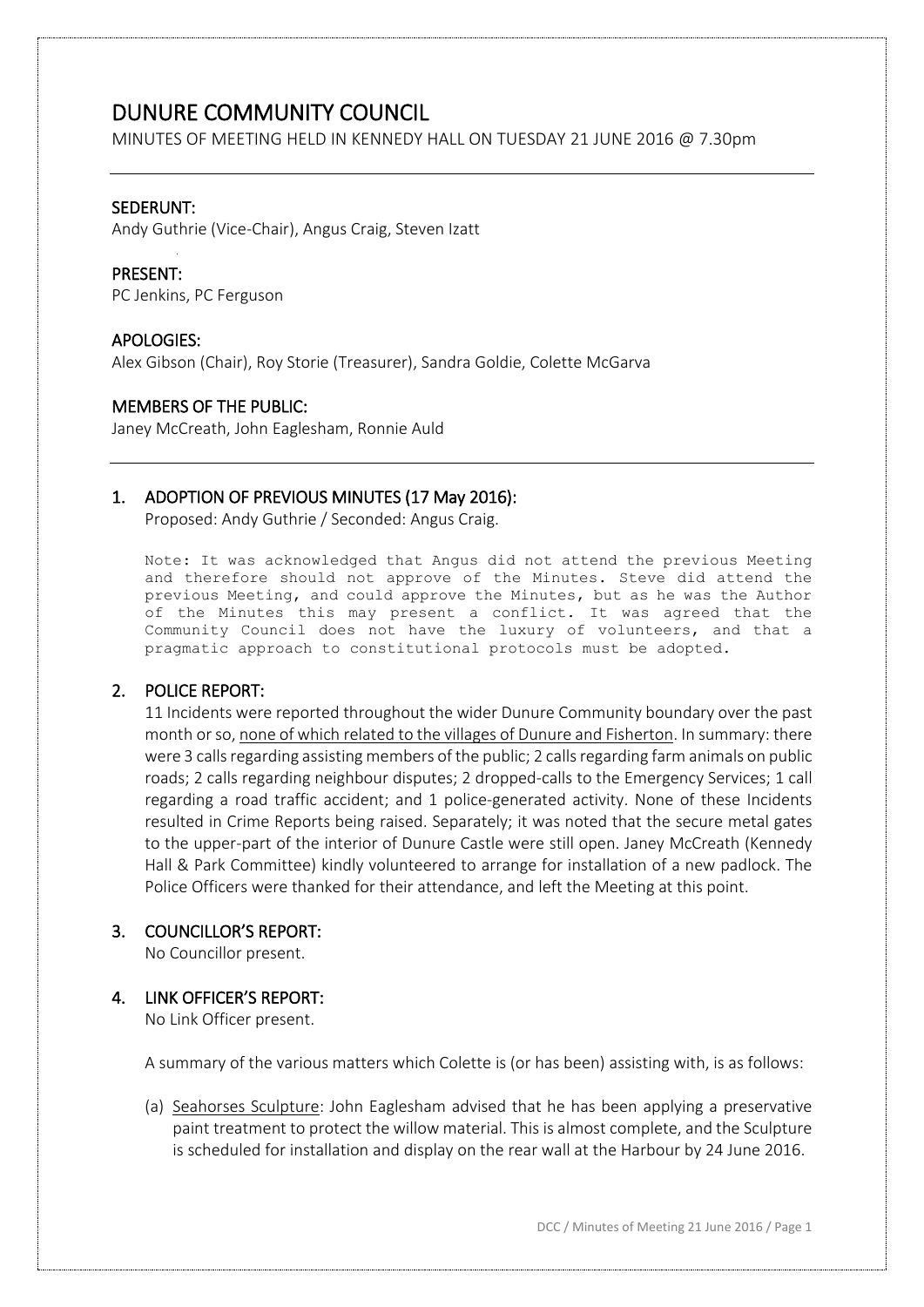MINUTES OF MEETING HELD IN KENNEDY HALL ON TUESDAY 21 JUNE 2016 @ 7.30pm

- (b) Promotion & Marketing: Promotional Flyers have been prepared, seeking members of the Public to volunteer for involvement in the Community Council. These have been placed within Community Notice Boards, uploaded to the Website, and will soon be delivered to (all) households in the Community by the Dunure Youth Club. The Community Council currently needs another 2-3-4 persons, including a Secretary, and additional persons to represent the Community in the North Carrick Community Benefit (NCCB) company.
- (c) Social Media: The Dunure Community Council Website [\(www.dunure.net\)](http://www.dunure.net/) is regularly updated, and now contains links to Facebook, Twitter, Instagram and other Social Media.
- (d) Community Transport: NCCB is seeking responses from local residents on the status of Community Transport.
- (e) Participatory Budgeting Event: A SAC "open" night was held on 07 May 2016. Funding (of up to £1,000) was available for local Initiatives. This was successful, and a broad range of Communities received Funding. Colette will email a summary of the various causes which were successful in obtaining Funding. It is expected that this will become an annual event.
- (f) Beach Clean-Up (and Future Events): The recent Beach Clean-Up by local schoolchildren was a great success. Various SAC Departments will assist with future events.
- (g) Castle Burn Debris: Colette forwarded the following advice received from SAC (Housing), following an Inspection Visit undertaken by them:

*"We have looked at the burn at Dunure. There is absolutely no growth that would affect the flow of this very fast flowing burn from the section that is in our ownership. The burn is running on bed-rock so no build-up of silt or any other debris. The burn is running about 4'0" below the line of any growth. The only feasible reason that flooding / overflowing may occur would be if there was an unprecedented amount of water coming down the burn that could not get through the culvert quick enough due to sheer volume. This would be out of our control and there would not be anything we could do about that".*

It would appear that the section of the Burn which is in SAC ownership is not a problem, and so the problem (i.e. build-up of debris and vegetation causing overflowing) may be elsewhere. If so, this will require volunteers (potentially persons undertaking Community Service) to carry-out debris removal. This matter will be discussed at the next Meeting.

- (h) Dunure Community Action Plan: A meeting is to be arranged to discuss how this 5-year Plan is best moved forward. Participants to be identified. Dates to be agreed.
- (i) Strengthening our Communities Workshop: Colette advised that she is able to give a Presentation on Community Engagement if sufficient members of the Community are interested in attending. We will let her know. She suggested a Community Newsletter will be helpful in reaching-out to, and engaging with, everybody in the Community. Colette will provide a sample Newsletter, and we will give this idea some consideration. Resourcing is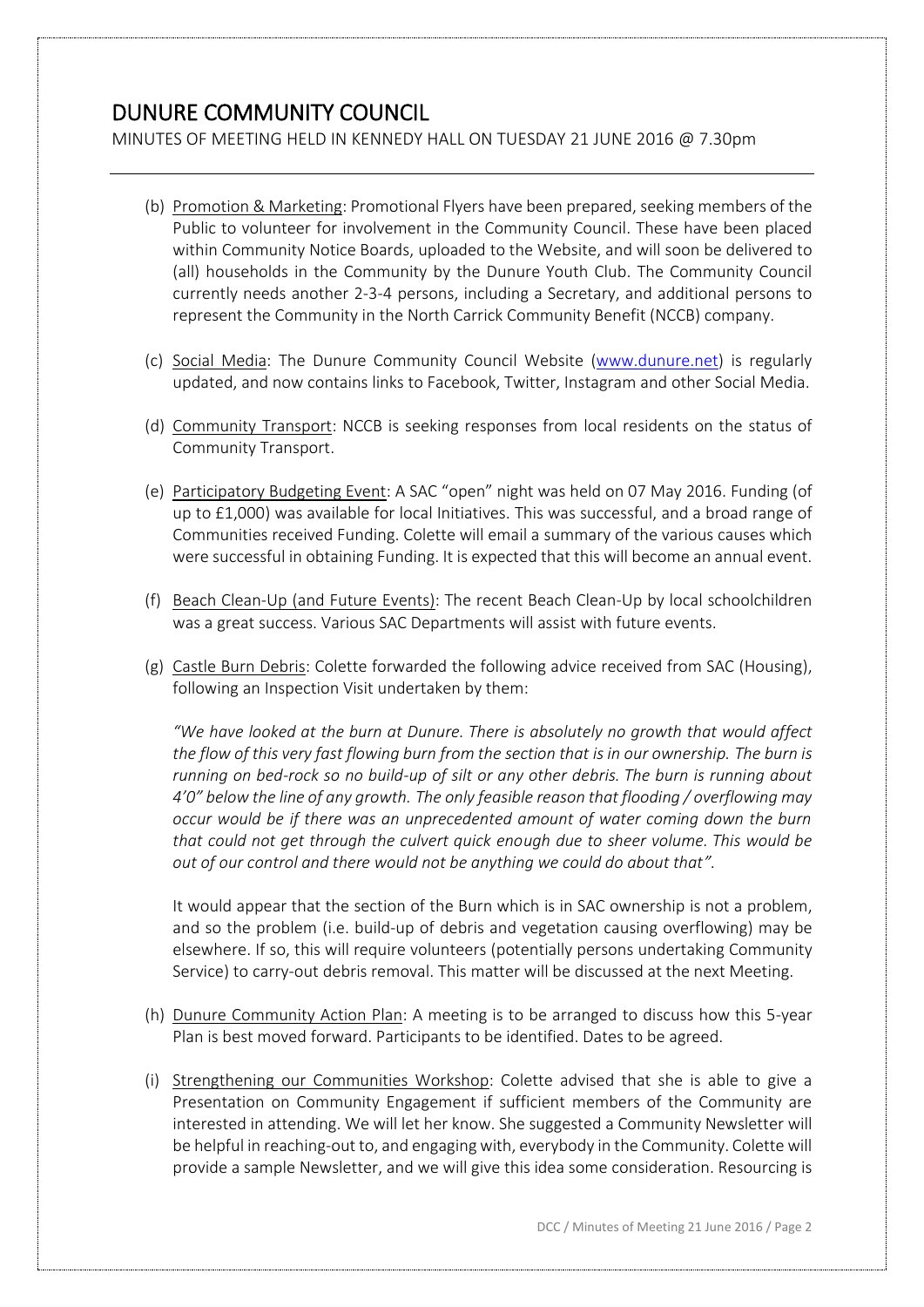MINUTES OF MEETING HELD IN KENNEDY HALL ON TUESDAY 21 JUNE 2016 @ 7.30pm

an issue. VASA is an option. A Stall at the Gala Day is also an option. The objective of these Initiatives is to promote the work of the Dunure Community Council, and the various other Volunteer Organisations operating within the Community, and attract new members.

- (j) Administration Grant: Forms to be completed and returned to SAC. Roy previously explained that he will attend to this, as normal, after completion of the annual Financial Audit undertaken by SAC.
- (k) Camping in Kennedy Park and hire of Kennedy Hall. Various inquiries have been received through the Dunure Community Council Website. Steve has been forwarding these to Janey McCreath (Kennedy Hall & Park Committee). This practice will continue.
- (l) Ayrshire Roads Alliance (ARA) Issues: A summary of the remaining issues is as follows:
	- The status of ongoing Inspections (including the provision of copies of Reports). The latest Inspection Reports were received, and no Defects were identified;
	- The results of the Traffic Speed Survey recently undertaken on Station Road. No feedback has been provided so far;
	- The "Children Crossing" Flashing-Signs located near to Fisherton Primary School. These are still not operational.
	- It was noted that re-marking of the "Give-Way" lines at the bottom of Kennedy Drive has now been completed.

### 5. MATTERS ARISING:

- (a) A Secretary is desperately needed. Various members of the Dunure Community Council are carrying-out the secretarial tasks, but this is not sustainable. Angus has provisionally advised of a cost of £35 to obtain a third-party Secretary to attend and prepare Minutes of each Meeting, but this would absorb a significant proportion of our annual operating Budget. It was agreed, at least initially, that Steve will prepare a Flyer regarding the work of the Dunure Community Council generally – and including a request for a Secretary (with the possibility of some reimbursement). This has been done, and Colette has kindly printed copies. The Dunure Youth Club will deliver the Flyer to as many households as possible.
- (b) Steve emailed Colette a short note on the various Meetings which have been held this past Year, including copies of Minutes of Meetings from March 2016 and April 2016. Colette will forward this information to her colleague (Marie Welsh) to update her records.
- (c) Angus has completed and returned information in regard to the Insurance requirements requested from Highland Regional Council.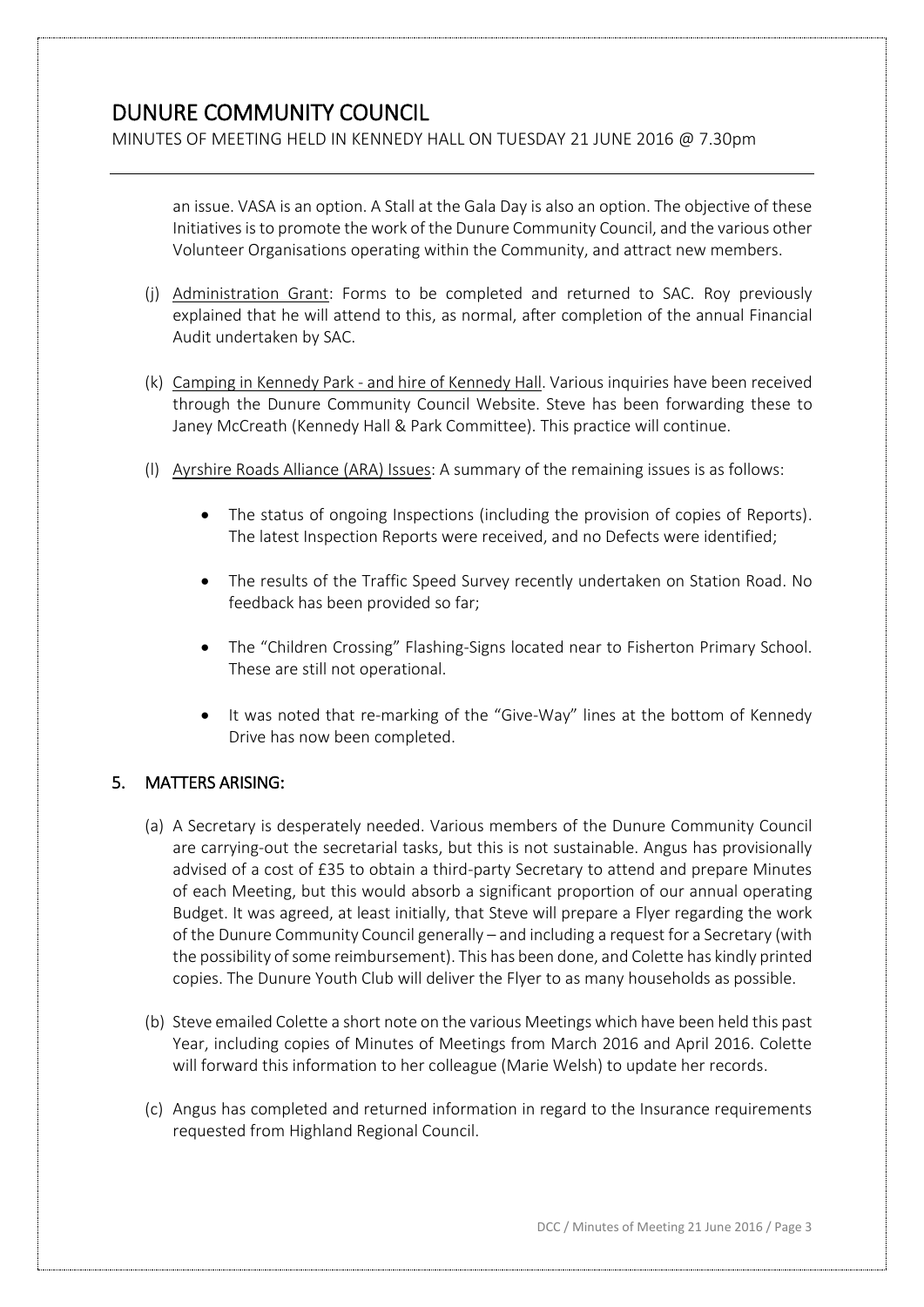MINUTES OF MEETING HELD IN KENNEDY HALL ON TUESDAY 21 JUNE 2016 @ 7.30pm

- (d) Alex and Roy are required to complete the Office Bearer Forms, and the related Data Protection Forms, and return them to SAC (if they have not already done so). Andy has completed this. Steve and Angus are not required to do this.
- (e) The new Football and Rugby Posts have been installed in Kennedy Park. Some redundant materials are still to be removed, and a Bollard will need to be installed to one of the Rugby Posts to prevent Cars from gaining access. Steve will follow-up on this with the Installer.
- (f) Alex has been following the installation of Superfast Broadband. There are many aspects to this. But it would appear that progress is being made. BT (Open Reach) Engineers are working at various locations throughout the Community.
- (g) The NCCB Small Grant of £3,300 has been allocated. See previous Minutes.
- (h) It was noted that Jean McGinn had passed a box containing various archives relating to the work of the Dunure Community Council to Elaine McQuade. We will arrange to collect this from Elaine, and store it safely.

### 6. FINANCIAL REPORT:

The Financial Position, as at 21 June 2016, for the Working Fund (Bank Account No. 00584730) is as follows:

| Opening Balance: | £5,795.78   |  |
|------------------|-------------|--|
| Cheques Out:     | (E1,700.00) |  |
|                  |             |  |
| Closing Balance: | £4,095.78   |  |
|                  |             |  |

Note: Cheques will become payable for the new Fire Doors in Kennedy Hall (approximately £1,500), and the Ramp at the "hole-in-the-wall" to Kennedy Park (approximately £1,600).

The Financial Position, as at 21 June 2016, for the Community Hall Fund (Bank Account No. 00584765) is unchanged from previous, and stands at £3,145.42.

### 7. CORRESPONDENCE

Not discussed in detail. Relevant emails are distributed by Alex and Andy to other members of the Dunure Community Council.

### 8. PLANNING APPLICATIONS & DECISIONS

Not discussed in detail. Weekly and Monthly Registers of Planning Applications & Decisions are available for inspection online at SAC Planning. Link here:

<http://publicaccess.south-ayrshire.gov.uk/online-applications/search.do?action=weeklyList>

DCC / Minutes of Meeting 21 June 2016 / Page 4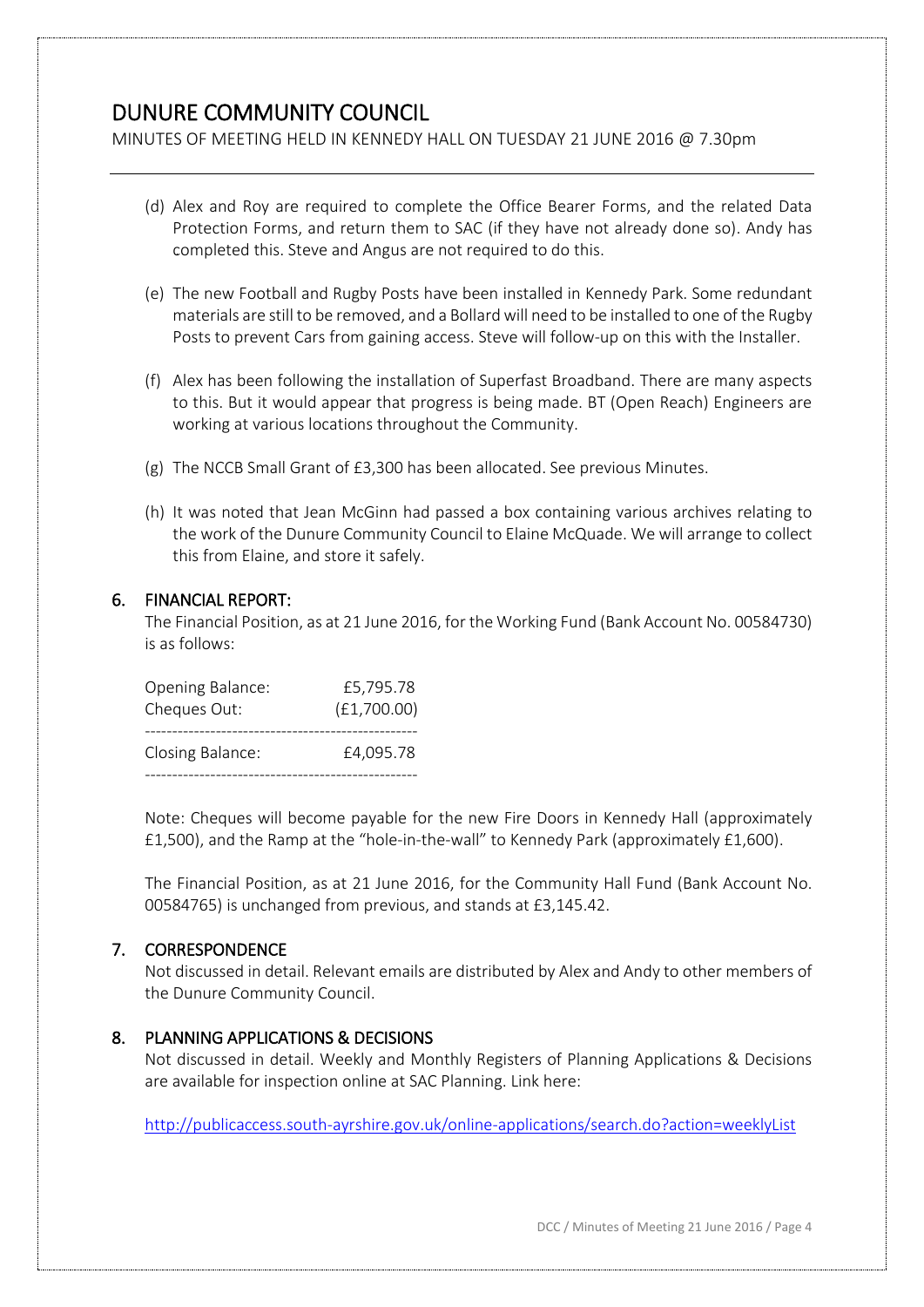MINUTES OF MEETING HELD IN KENNEDY HALL ON TUESDAY 21 JUNE 2016 @ 7.30pm

### 9. ANY OTHER BUSINESS

There were three matters:

- 1. Further to the issue raised by a member of the Public (Mr. Hobson Rankin) regarding the ownership and operation of Dunure Harbour; and the confirmation received from SAC that this is not an Asset owned or operated by them; and our conclusion that this matter lies beyond our remit and that we do not have the resources or expertise to investigate this issue; it was agreed to return the Dossier of Information to Mr. Rankin.
- 2. A letter was received from a member of the Public (Mrs Dorothy Ward) regarding a potential conflict of interest between the local Shop and the Mobile Van which operates seasonally in Kennedy Park. The letter was passed to the Hall & Park Committee (as they are responsible for management of the Park) to provide facts and comment. A response has been provided. In summary, the response notes that:
	- (a) Permission was granted, about a year ago, to a Dunure Community resident, to operate a Mobile Van in Kennedy Park, seasonally, and under certain conditions, to sell a limited range of products, subject to all consents and permissions being in-place. The rationale for this was the ongoing uncertain future of the local Shop, and the enhancement of facilities available to visitors in Kennedy Park. Mrs Ward was a member of the Hall & Park Committee at the time of that decision. This permission will not be revoked.
	- (b) The Hall & Park Committee is a not-for-profit organisation run entirely by volunteers whose aim is to provide social and affordable recreational facilities for residents and visitors. All income generated is re-invested in the Community. We support all local businesses fairly, equally, and without favouritism of any kind. This includes the local Shop, the Mobile Van, the Harbour View Coffee Shop, the Dunure Inn, and all others. It is not our place to promote one ahead of the other.
	- (c) We allow (free-of-charge) the placement of Signs advertising the local Shop at the Park Entrance Hut, and our park-keeper routinely directs members of the Public to the Shop.

Separately; the Community Council notes that it promotes all local businesses on the home page of its Website, including Links to each of those businesses; and that it has successfully campaigned for better Roads, Pavements and Street Lights; for the installation of Superfast Broadband; for repairs to the Coastal Protection Rocks at the Harbour (Prowrie Rock); for Beach Clean-Ups & Litter Pick-Ups; for new Community Notice Boards; for new Football & Rugby Posts in Kennedy Park; and for various other Initiatives; all of which improve the local Community, offer a better visitor experience, and bring income to local Businesses.

A response will be provided to Mrs Ward. Steve to prepare, for Alex to sign and issue.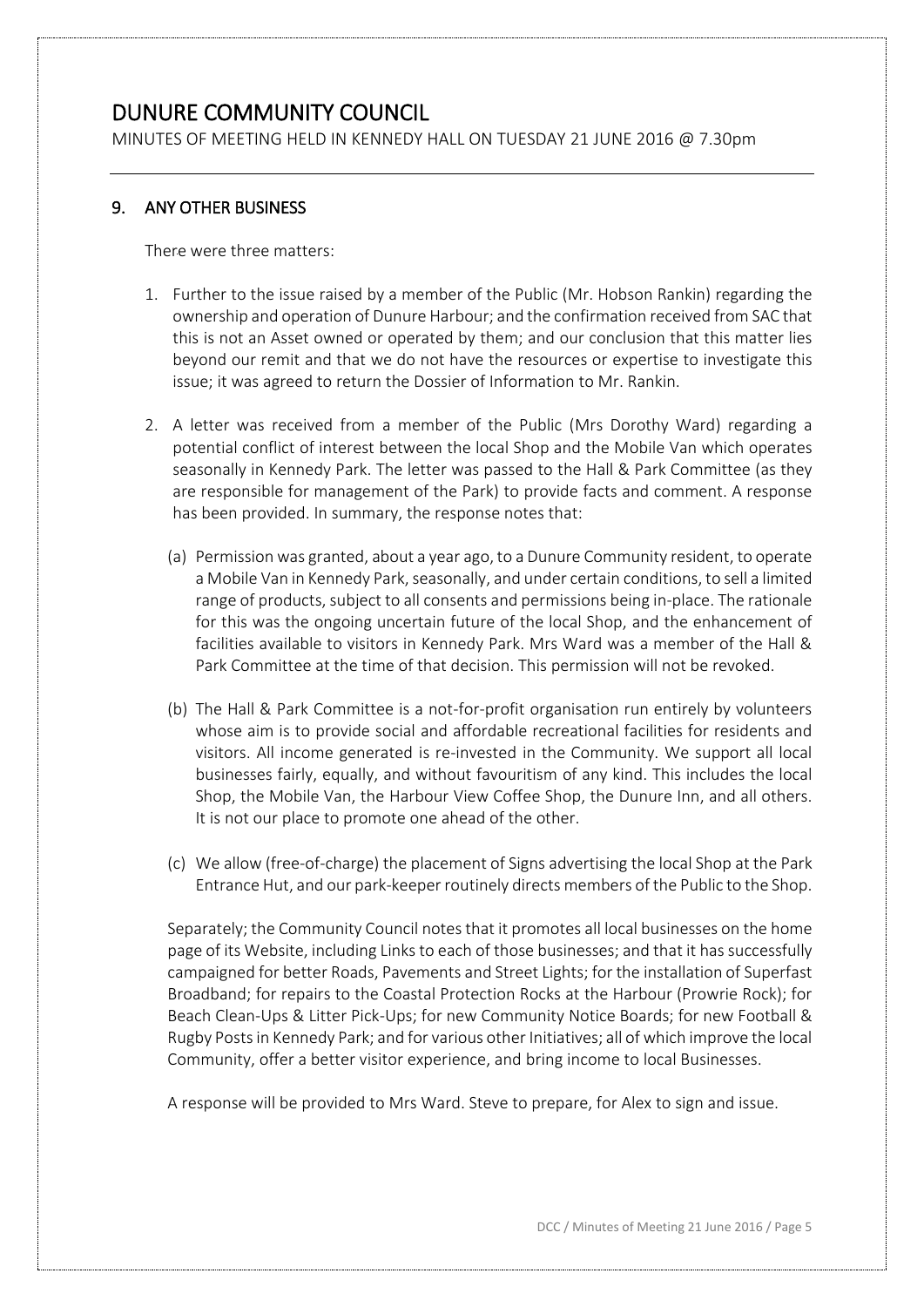MINUTES OF MEETING HELD IN KENNEDY HALL ON TUESDAY 21 JUNE 2016 @ 7.30pm

3. The Dunure Youth Club is seeking financial assistance (approximately £1,200) to organise a day-trip for up to 24 local young-people to Galloway Activity Centre in August 2016. The trip will involve young-people taking part in a variety of land and water-based activities.

The Community Council wishes to support this, but is conscious of their own financial position and constraints.

It was agreed that the money previously pledged to the Dunure Environmental Group for installation of a Ramp at the "hole-in-the-wall" to Kennedy Park will be deferred (as this Project is facing several Health, Safety, Design and Building Standards compliance obstacles, and therefore may not proceed), and that the Funds pledged for that Project (approximately £1,600) will be diverted to support the Youth Club. Any shortfall will be made-up by either the Community Council or the Hall & Park Committee. We will find a way to pay for it. John Eaglesham thanked the Community Council (and the Hall & Park Committee) for their support, and offered the services of Dunure Youth Club with respect to the delivery of Flyers, Litter Pick-Ups, and such like.

### 10. ANNUAL GENERAL MEETING

The formalities of the Annual General Meeting were discussed, and the following was agreed:

| Position   | Candidate    | Proposed     | Seconded     |
|------------|--------------|--------------|--------------|
| Chair      | Alex Gibson  | Angus Craig  | Steven Izatt |
| Vice-Chair | Andy Guthrie | Steven Izatt | Angus Craig  |
| Treasurer  | Roy Storie   | Andy Guthrie | Steven Izatt |
| Secretary* | Steven Izatt | Andy Guthrie | Angus Craig  |

(a) Election of Office Bearers:

Note\*: Steve has agreed to carry-out the Secretary position subject to the following:

- (1) Reduction in number of Meetings to the minimum
- (2) Forwarding of essential correspondence only (i.e. filtering and ignoring the junk-mail)
- (3) Planning Applications / Decisions to be viewed online
- (4) Production of basic Minutes of Meetings

Angus agreed to continue as a Member.

Two members of the Public (Janey McCreath and Ronnie Auld) expressed an interest in potentially becoming Members of the Community Council, and will give the matter further consideration. This is very much appreciated, and we look-forward to welcoming both.